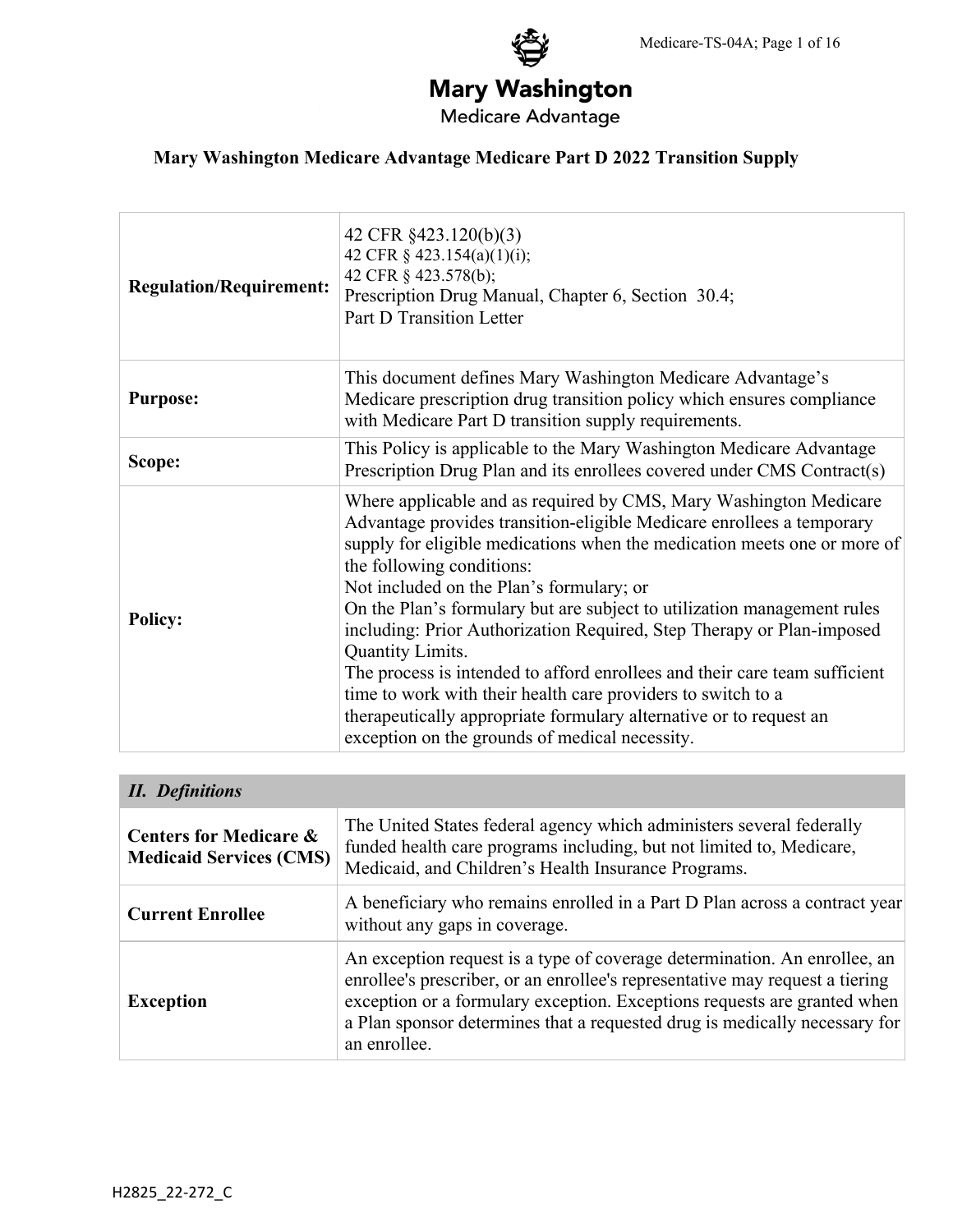| <b>Express Scripts, Inc.</b><br>(ESI)                         | The pharmacy benefit management organization who is delegated the role<br>of providing services to clients that operated as a Plan Sponsor.                                                                                                                                                                             |
|---------------------------------------------------------------|-------------------------------------------------------------------------------------------------------------------------------------------------------------------------------------------------------------------------------------------------------------------------------------------------------------------------|
| <b>Generic Code Number</b><br>(GCN)                           | One of the drug data vendor's data elements that is specific to a particular<br>drug.                                                                                                                                                                                                                                   |
| <b>Hierarchical Ingredient</b><br>Code List (HICL)            | One of the drug data vendor's data elements that identify the chemical<br>ingredient of a drug.                                                                                                                                                                                                                         |
| Long Term Care (LTC)                                          | A facility that provides long-term care including the dispensing of eligible<br>drugs.                                                                                                                                                                                                                                  |
| <b>Maximum Daily Dose</b><br>(MDD)                            | The maximum amount of a drug per dosing event as defined by the<br>manufacturer and included on approved drug labeling.                                                                                                                                                                                                 |
| <b>New Enrollee</b>                                           | Beneficiaries who enroll for the first time into a Part D Plan.                                                                                                                                                                                                                                                         |
| <b>Part D Eligible Drugs</b>                                  | Medications determined by Medicare to count toward the true out of<br>pocket costs for a Medicare Part D enrollee.                                                                                                                                                                                                      |
| <b>Pharmacy</b> and<br><b>Therapeutics Committee</b><br>(P&T) | A committee comprised of participants from various clinical specialties<br>that makes decisions affecting formulary content including exceptions,<br>tier value, prior authorizations, step therapies, quantity limitations,<br>generic substitutions and other drug utilization activities that affect drug<br>access. |
| <b>Prior Authorization (PA)</b>                               | A process through which the physician or other health care provider is<br>required to obtain advance approval from the Plan that payment will be<br>made for a service or item furnished to an enrollee.                                                                                                                |
| <b>Route of Administration</b><br>(RT)                        | One of the drug vendor's data elements that identifies how a drug is<br>administered (e.g., oral, injectable).                                                                                                                                                                                                          |
| <b>Refill Too Soon (RTS)</b>                                  | An edit that exists indicating that a drug claim has been presented too<br>early for the pharmacy to dispense to an enrollee.                                                                                                                                                                                           |
| <b>Short Cycle Fill (SCF)</b>                                 | Guidance and related edits pertaining to enrollees receiving certain drugs<br>in a LTC setting. Drugs subject to short-cycle fill edits were defined by<br>CMS and must be dispensed to enrollees in limited quantities as per the<br>CMS guidance.                                                                     |

| <b>III.</b> Policy |                                                     |
|--------------------|-----------------------------------------------------|
| Task 1:            | <b>Transition Requirements – CMS Attestation #1</b> |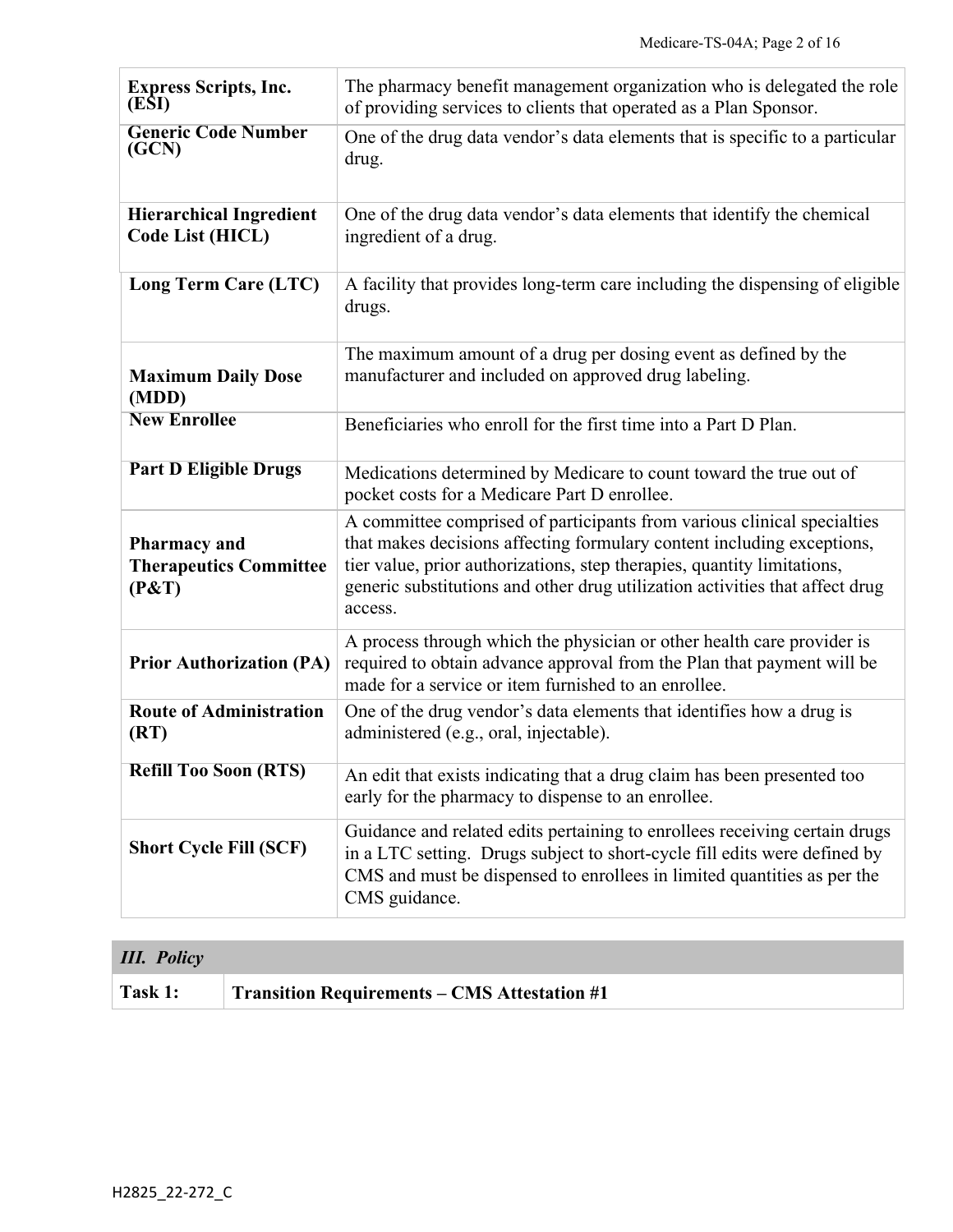|         | The Plan offers this transition policy as a written description of the appropriate transition<br>processes consistent with 42 CFR $§$ 423.120(b)(3) for our enrollees whose current drug<br>therapies may not be included in their new Plan formulary. The Plan will maintain this<br>policy and effectuate a meaningful transition as delegated for:<br>1. New enrollees into its prescription drug plans following the annual coordinated<br>election period;<br>2. Newly eligible Medicare enrollees from other coverage;<br>3. Enrollees who switch from one Plan to another after the start of a contract year;<br>4. Current enrollees affected by negative formulary changes across contract years;<br>5. Enrollees residing in long-term care (LTC) facilities;<br>6. In some cases, enrollees who change treatment settings due to a change in level of<br>care.<br>Enrollees who are undergoing a change in care are eligible for a temporary supply to<br>ensure the continuity of needed medications across care settings. If the enrollee is not in<br>their transition period during their care change, or is in the transition period but have<br>already received their transition supply fill days supply maximum, the system will reject<br>the claim and appropriate reject codes are returned to the pharmacy. The network<br>pharmacy receives additional secondary messaging (IF LEVEL OF CARE) and training<br>to inform the pharmacy of the appropriate procedure. In the circumstance where an<br>enrollee is changing care setting and may not have access to current prescriptions, the<br>network pharmacy may contact the ESI help desk for an override to dispense a temporary<br>transition supply. Appropriate transition notifications are generated to the enrollee and<br>the prescriber in the required timetable. As these enrollees are vulnerable to disruption in<br>care, ESI also provides daily rejected claims data to the plans for oversight of these |
|---------|-----------------------------------------------------------------------------------------------------------------------------------------------------------------------------------------------------------------------------------------------------------------------------------------------------------------------------------------------------------------------------------------------------------------------------------------------------------------------------------------------------------------------------------------------------------------------------------------------------------------------------------------------------------------------------------------------------------------------------------------------------------------------------------------------------------------------------------------------------------------------------------------------------------------------------------------------------------------------------------------------------------------------------------------------------------------------------------------------------------------------------------------------------------------------------------------------------------------------------------------------------------------------------------------------------------------------------------------------------------------------------------------------------------------------------------------------------------------------------------------------------------------------------------------------------------------------------------------------------------------------------------------------------------------------------------------------------------------------------------------------------------------------------------------------------------------------------------------------------------------------------------------------------------------------------------------------------------------------------------------------------|
|         | enrollees experiencing a change in their care to assure the transition has been effectuated.                                                                                                                                                                                                                                                                                                                                                                                                                                                                                                                                                                                                                                                                                                                                                                                                                                                                                                                                                                                                                                                                                                                                                                                                                                                                                                                                                                                                                                                                                                                                                                                                                                                                                                                                                                                                                                                                                                        |
| Task 2: | <b>Transition Policy Submission CMS Attestation #2</b>                                                                                                                                                                                                                                                                                                                                                                                                                                                                                                                                                                                                                                                                                                                                                                                                                                                                                                                                                                                                                                                                                                                                                                                                                                                                                                                                                                                                                                                                                                                                                                                                                                                                                                                                                                                                                                                                                                                                              |
|         | The Plan will submit a copy of its transition policy to CMS and ensure all submissions<br>are per CMS guidelines and that the policy conforms to the requirements of the<br>Prescription Drug Manual, Chapter 6, Section 30.4.                                                                                                                                                                                                                                                                                                                                                                                                                                                                                                                                                                                                                                                                                                                                                                                                                                                                                                                                                                                                                                                                                                                                                                                                                                                                                                                                                                                                                                                                                                                                                                                                                                                                                                                                                                      |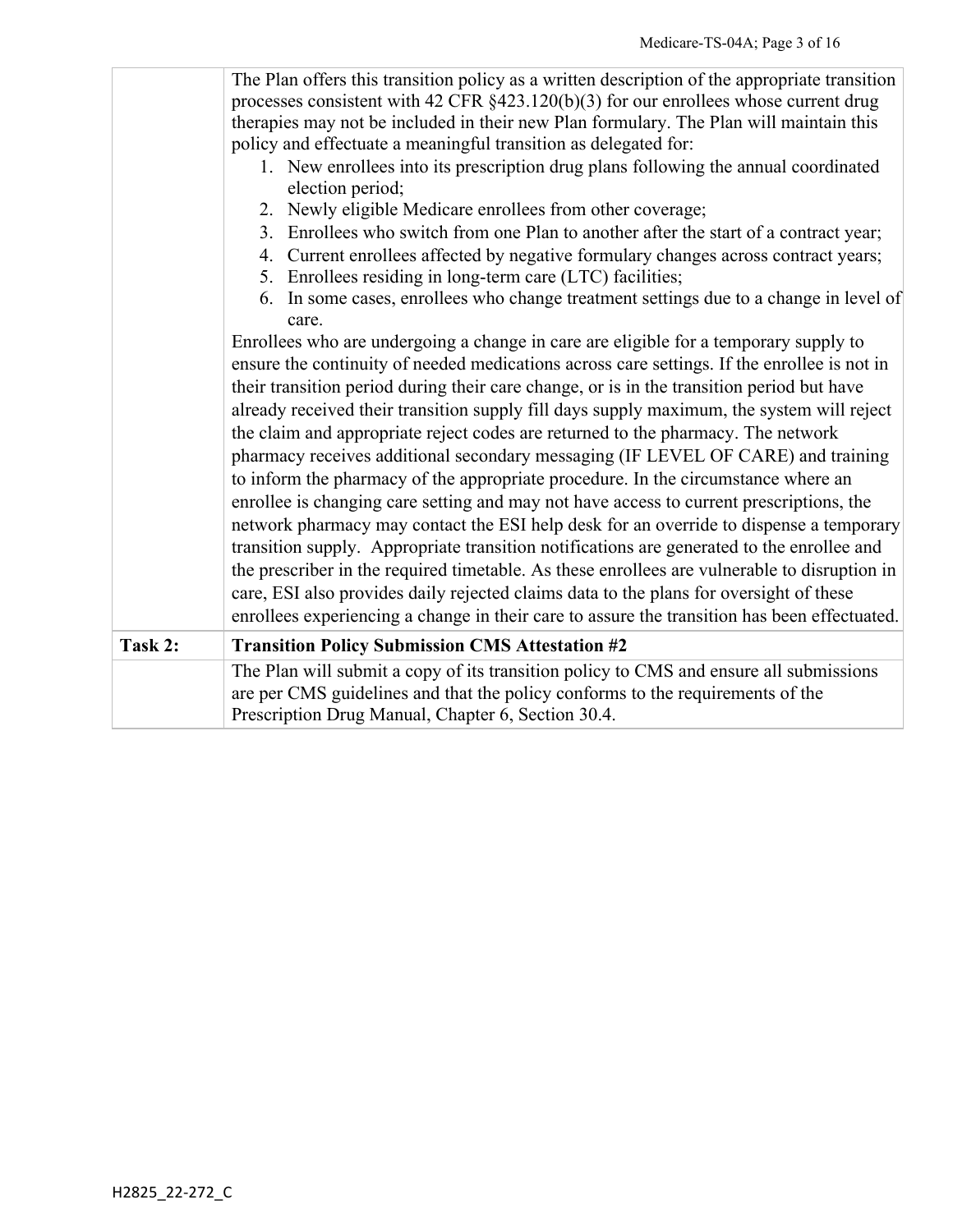| Task 3: | <b>Transition Scope CMS Attestation #3</b>                                                                                                                                                                                                                                                                                                                                                                                                                                           |
|---------|--------------------------------------------------------------------------------------------------------------------------------------------------------------------------------------------------------------------------------------------------------------------------------------------------------------------------------------------------------------------------------------------------------------------------------------------------------------------------------------|
|         | The transition process is applicable to non-formulary drugs, meaning:<br>1. Part D Drugs that are not on a plan's formulary.<br>2. Part D Drugs that are on a plan's formulary but require prior authorization or<br>step therapy, or that have an approved quantity limit (QL) lower than the<br>enrollees' current dose under a plan's utilization management rules.                                                                                                               |
|         | Process for review of non-formulary drug requests and process for switching enrollees to<br>therapeutically appropriate formulary alternatives:                                                                                                                                                                                                                                                                                                                                      |
|         | When a coverage determination request for a non-formulary drug is received, a series of<br>questions are posed that ask if the enrollee has tried any available formulary drugs that<br>treat the same medical condition as the requested non-formulary drug. Formulary drugs<br>are researched and provided if responses are not provided indicating that formulary<br>drugs have been tried OR that they were tried but failed to appropriately treat the<br>enrollee's condition. |
|         | When a request for a non-formulary drug is received, our coverage determination<br>process will ensure that the requested drug is being used for a Part D covered use. We<br>exchange information with the requestor about formulary drugs that treat the same<br>condition to establish whether or not the formulary alternatives available have been tried<br>but were not effective and/or would have adverse effect on the enrollee.                                             |
|         | When an adverse decision is made, written notice is sent to the enrollee providing the<br>basis for the denial and includes at least two formulary alternative drug names along<br>with the enrollee's right to request an appeal if they disagree with the decision. The<br>enrollee's prescriber is also provided a notice of the denial with the same details.                                                                                                                    |
|         |                                                                                                                                                                                                                                                                                                                                                                                                                                                                                      |
|         |                                                                                                                                                                                                                                                                                                                                                                                                                                                                                      |
|         |                                                                                                                                                                                                                                                                                                                                                                                                                                                                                      |
|         |                                                                                                                                                                                                                                                                                                                                                                                                                                                                                      |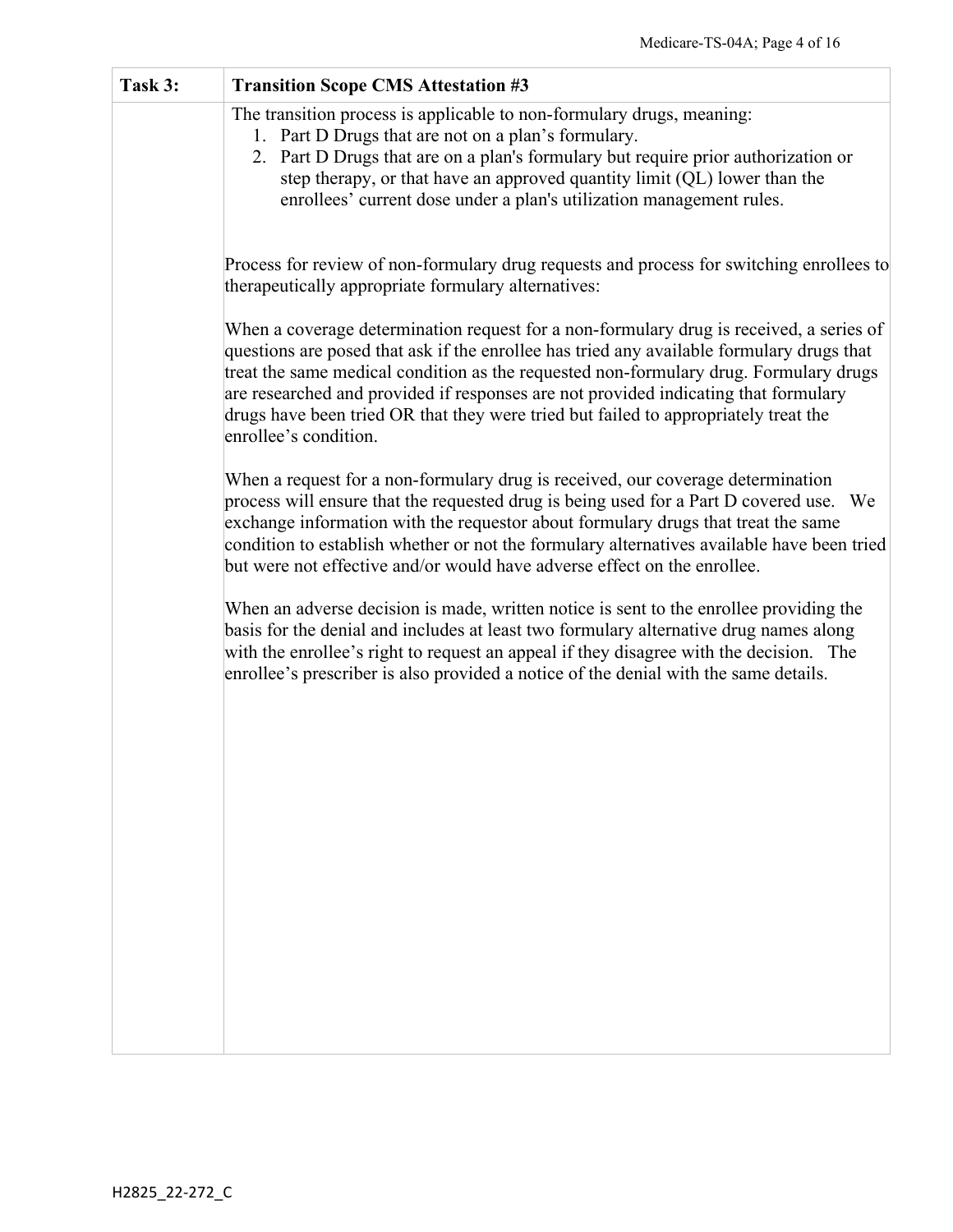| Task 4: | <b>System Capabilities - CMS Attestation #4</b>                                                                                                                                                                                                                                                                                                                                                                                                                                                                                                                                                                                                                                                                                         |
|---------|-----------------------------------------------------------------------------------------------------------------------------------------------------------------------------------------------------------------------------------------------------------------------------------------------------------------------------------------------------------------------------------------------------------------------------------------------------------------------------------------------------------------------------------------------------------------------------------------------------------------------------------------------------------------------------------------------------------------------------------------|
|         | The Plan has systems capabilities that allow the plan to provide a temporary supply of<br>non-formulary Part D drugs in order to accommodate the immediate needs of an<br>enrollee, as well as to allow the Plan and/or the enrollee sufficient time to work with<br>the prescriber to make an appropriate switch to a therapeutically equivalent medication<br>or the completion of an exception request to maintain coverage of an existing drug<br>based on medical necessity reasons. Transition system capabilities are outlined in<br>detail in* Attachment A.                                                                                                                                                                    |
| Task 5: | Transition Timeframes and Temporary Supplies - CMS Attestation #5                                                                                                                                                                                                                                                                                                                                                                                                                                                                                                                                                                                                                                                                       |
|         | The plan ensures that, in the retail setting, the transition policy provides for at least a<br>one-time, temporary supply of at least a month's supply of medication (unless the<br>enrollee presents with a prescription written for less than a month's supply of<br>medication, in which case the plan will allow multiple fills to provide up to a total of<br>one month's supply of medication) anytime during the first 90 days of a enrollee's<br>enrollment in a plan, beginning on the enrollee's effective date of coverage. In some<br>instances, greater than a month's supply will be dispensed in order to avoid having an<br>enrollee that encounters a hard reject leave the pharmacy without their prescribed<br>drug. |
| Task 6: | <b>Cost-Sharing Considerations CMS Attestation #6</b>                                                                                                                                                                                                                                                                                                                                                                                                                                                                                                                                                                                                                                                                                   |
|         | The Plan will ensure that cost sharing for a temporary supply of drugs provided under<br>its transition process will never exceed the statutory maximum co-payment amounts<br>for low-income subsidy (LIS) eligible enrollees. For non-LIS enrollees, the plan will<br>charge the same cost sharing for non-formulary Part D drugs provided during the<br>transition that would apply for non-formulary drugs approved through a formulary<br>exception in accordance with 42 CFR $\S$ 423.578 (b) and the same cost sharing for<br>formulary drugs subject to utilization management edits provided during the transition<br>that would apply if the utilization management criteria are met.                                          |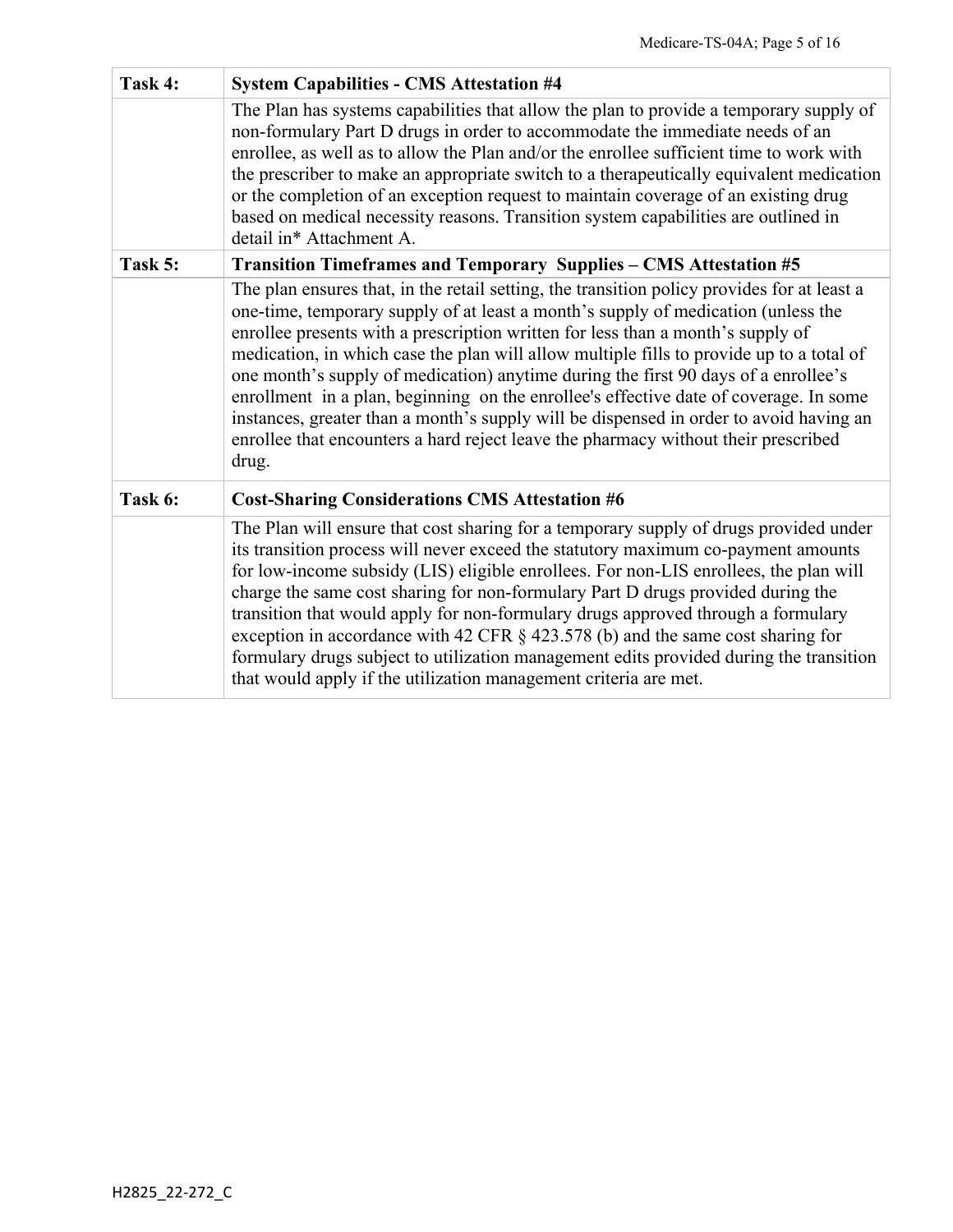| Task 7: |     | <b>LTC Day Supply CMS Attestation #7</b>                                                                                                                                                                                                                                                                                                                                                                                                                                                                                                                                                                                                                                                                                                                                                                                                                                                                                                                                                                                                                           |
|---------|-----|--------------------------------------------------------------------------------------------------------------------------------------------------------------------------------------------------------------------------------------------------------------------------------------------------------------------------------------------------------------------------------------------------------------------------------------------------------------------------------------------------------------------------------------------------------------------------------------------------------------------------------------------------------------------------------------------------------------------------------------------------------------------------------------------------------------------------------------------------------------------------------------------------------------------------------------------------------------------------------------------------------------------------------------------------------------------|
|         | 7.1 | The plan will ensure that in the LTC setting:<br>The transition policy provides for a one month temporary fill of at least a<br>1.<br>month's supply of medication (unless the enrollee presents with a<br>prescription written for less), which should be dispensed incrementally as<br>applicable under 42 CFR § 423.154 and with multiple fills provided if<br>needed during the first 90 days of a enrollee's enrollment in a plan,<br>beginning on the enrollee's effective date of coverage;<br>2. After the transition period has expired, the transition policy provides for a<br>31-day emergency supply of non-formulary Part D drugs (unless the<br>enrollee presents with a prescription written for less) while an exception<br>or prior authorization is requested; and<br>3. For enrollees being admitted to or discharged from a LTC facility, early<br>refill edits can be overridden at point of sale to allow the enrollee access<br>to their Part D benefit, and such enrollees are allowed to access a refill<br>upon admission or discharge. |
|         | 7.2 | <b>Emergency Supply for LTC Enrollees Outside of their Transition Period</b><br>An automated process is in place so that an enrollee residing in an LTC will be<br>allowed an additional transition supply of an eligible drug once they are outside<br>of their transition period. These automated emergency transition supply claims<br>provide at least a 31-day supply (or in appropriate increments in the case of SCF<br>or prepack drugs), unless the prescription is written for less than 31 days, while<br>an exception or prior authorization request is in process. Appropriate transition<br>notifications will be generated for both enrollee and prescriber                                                                                                                                                                                                                                                                                                                                                                                         |

| Task 8: | <b>Edits for Transition Supplies CMS Attestation #8</b>                                                                                                                                                                                                                                                                                                                                                                                                                                  |
|---------|------------------------------------------------------------------------------------------------------------------------------------------------------------------------------------------------------------------------------------------------------------------------------------------------------------------------------------------------------------------------------------------------------------------------------------------------------------------------------------------|
|         | The plan's transition process will automatically effectuate a transition supply where<br>appropriate for enrollees except where the following edits apply to the claim at the point of<br>sale:                                                                                                                                                                                                                                                                                          |
|         | Edits to determine Part A or B versus Part D and Part D versus Non-D coverage;<br>Edits to prevent coverage of non-Part D drugs;<br>2.                                                                                                                                                                                                                                                                                                                                                   |
|         | Edits to promote safe utilization of a Part D drug.<br>$\mathcal{F}_{\mathcal{L}}$<br>Secondary messaging is sent to the pharmacy to further inform the pharmacy on the reason for<br>the edit and additional required action on the part of the pharmacy to ensure eligible enrollee's<br>transition supplies of needed medications are appropriately dispensed. In the case of Part A, or<br>B versus D overlap drugs, D versus Non D or non-Part D drugs, a coverage determination is |
|         | required prior to payment. The plan will conduct oversight to assure prescriber's response to<br>coverage review requests for enrollee access to needed medications.<br>Step Therapy and Prior Authorization edits will be resolved at point-of-sale (POS) through<br>system logic.                                                                                                                                                                                                      |
|         |                                                                                                                                                                                                                                                                                                                                                                                                                                                                                          |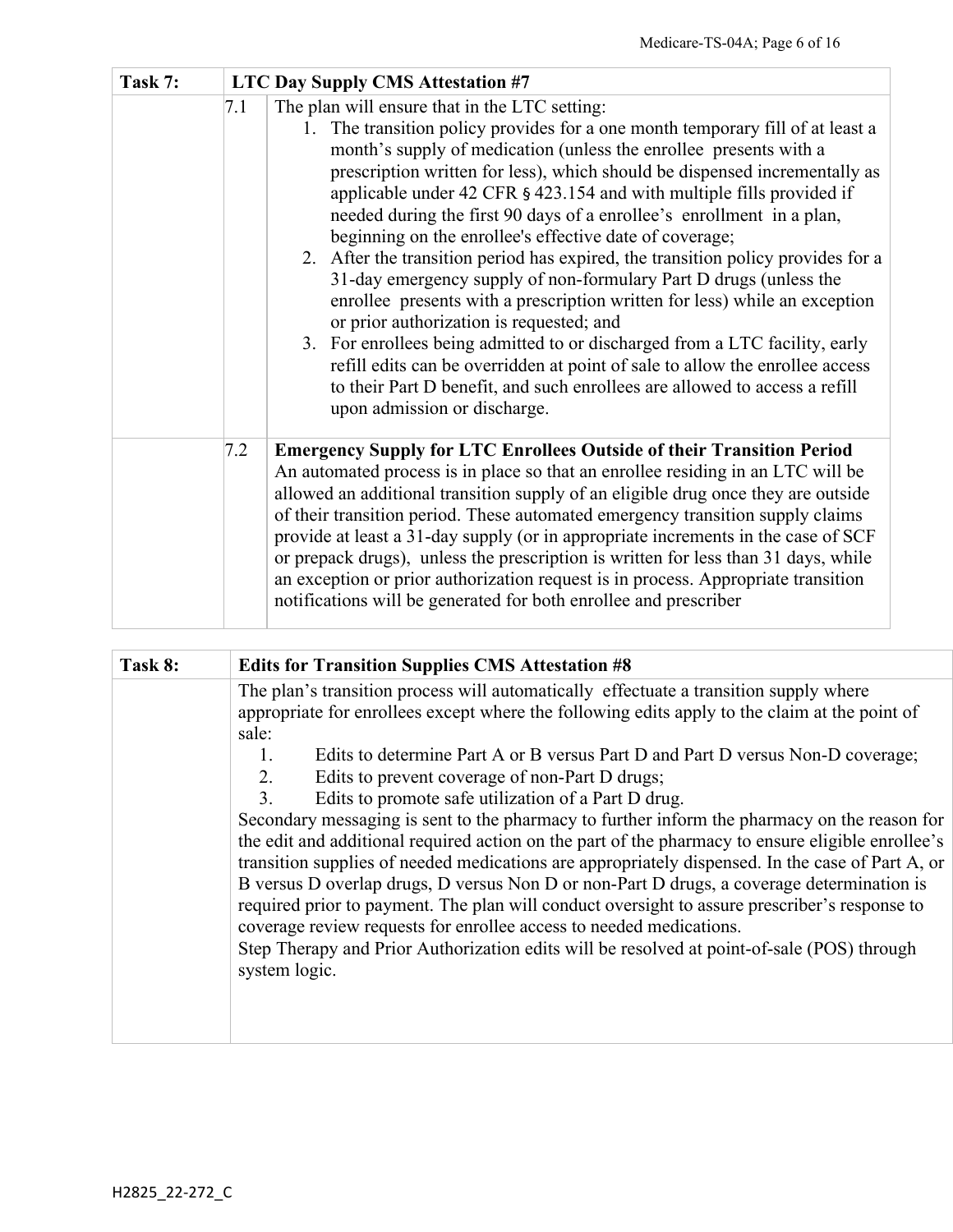| Task 9:         | <b>Quantity Limits CMS Attestation #9</b>                                                                                                                                                                                                                                                                                                                                                                                                                                                                                                                                                                                                                                                                                                                                                                                                                                                                                                                                                                                                                                                                                                                                                                                                                                                           |
|-----------------|-----------------------------------------------------------------------------------------------------------------------------------------------------------------------------------------------------------------------------------------------------------------------------------------------------------------------------------------------------------------------------------------------------------------------------------------------------------------------------------------------------------------------------------------------------------------------------------------------------------------------------------------------------------------------------------------------------------------------------------------------------------------------------------------------------------------------------------------------------------------------------------------------------------------------------------------------------------------------------------------------------------------------------------------------------------------------------------------------------------------------------------------------------------------------------------------------------------------------------------------------------------------------------------------------------|
|                 | The plan will ensure that the transition policy provides refills for transition supplies dispensed<br>for less than the written amount due to quantity limit safety edits or drug utilization edits that<br>are based on approved product labeling. The enrollee will be allowed refills up to the days<br>supply allowed in the benefit.                                                                                                                                                                                                                                                                                                                                                                                                                                                                                                                                                                                                                                                                                                                                                                                                                                                                                                                                                           |
| <b>Task 10:</b> | <b>New Prescriptions Versus Ongoing Drug Therapy CMS Attestation #10</b>                                                                                                                                                                                                                                                                                                                                                                                                                                                                                                                                                                                                                                                                                                                                                                                                                                                                                                                                                                                                                                                                                                                                                                                                                            |
|                 | ESI, as delegated, will apply transition processes to a brand-new prescription for all non-<br>formulary drugs at the point of sale if the pharmacy cannot make the distinction whether the<br>prescription is brand-new or an ongoing prescription for a non-formulary drug. Because new<br>and refilled prescriptions for on-going therapy for a transition eligible drug cannot always be<br>distinguished at POS, the transition process assumes the drug is ongoing therapy. In addition,<br>the system does not limit a transition supply to one fill if the enrollee has not received their<br>full transition supply. The process will allow for refills of a transition eligible drug at the point<br>of sale to ensure enrollees receive at least a one-month supply of a transition eligible drug.<br>Reject claim based on 'transition day supply'. Transition claims will be limited to the<br>transition day supply limit established unless it is a prepackaged drug and cannot be<br>dispensed lower than the transition day supply. Refills may be allowed on transition<br>claims up to the point where the transition day supply obligation has been met or<br>exceeded by the last fill.<br>When greater than the allowable days supply limit, the claim will hard reject and a |
|                 | message will be returned to the pharmacy noting the allowable day supply/quantity for a<br>transition fill. The pharmacy is then notified to resubmit the claim within the limits<br>presented in the message.                                                                                                                                                                                                                                                                                                                                                                                                                                                                                                                                                                                                                                                                                                                                                                                                                                                                                                                                                                                                                                                                                      |
| <b>Task 11:</b> | <b>Transition Notices CMS Attestation #11</b>                                                                                                                                                                                                                                                                                                                                                                                                                                                                                                                                                                                                                                                                                                                                                                                                                                                                                                                                                                                                                                                                                                                                                                                                                                                       |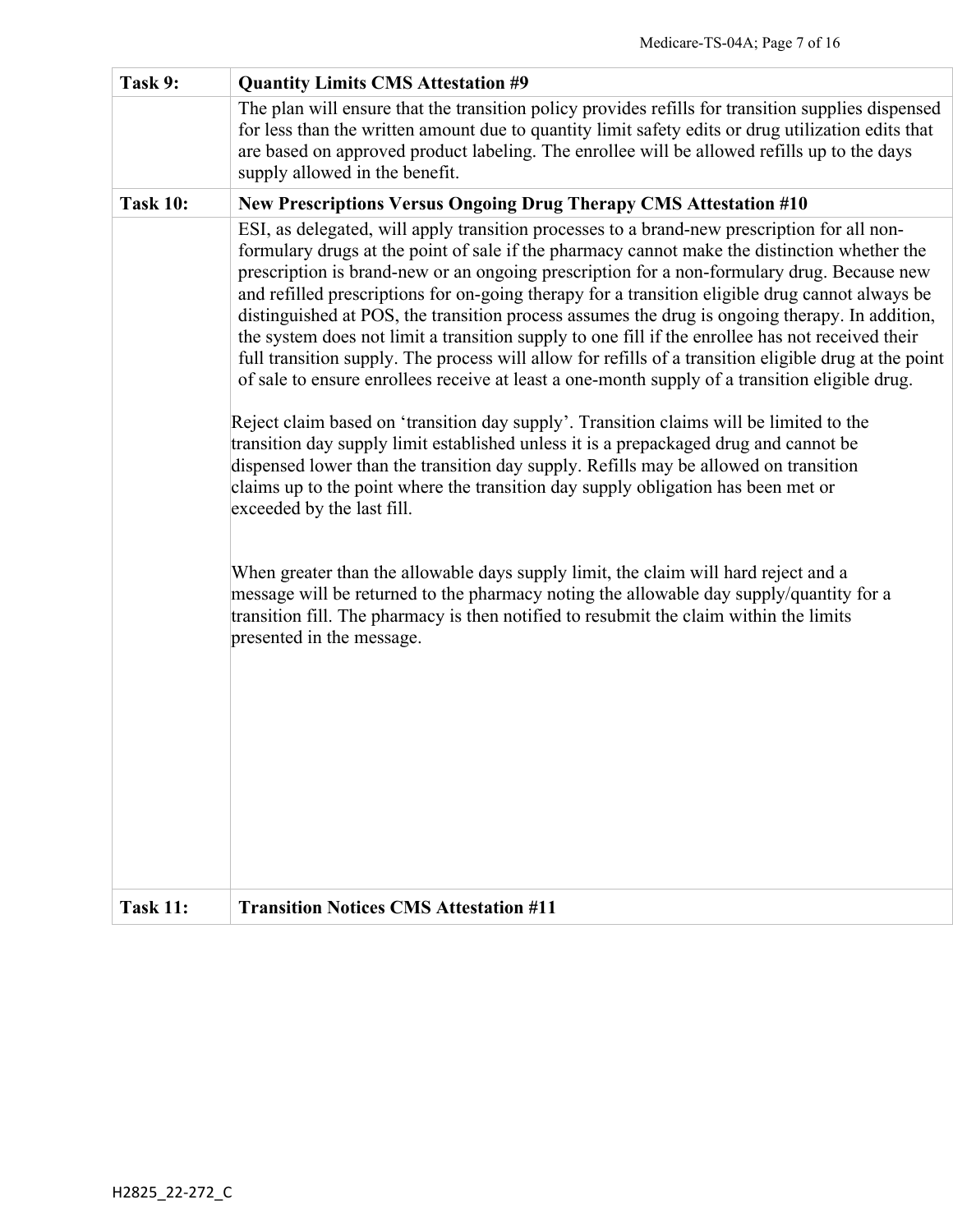| <b>Task 13:</b> |      | <b>Transition Across Contract Years CMS Attestation #13</b>                                                                                                                                                                                                                                                                                                                                                                                                                                                                                                                                                                                                                                                                                                                                                                                                                                                                                                                                                                                                                                                                                                                                    |
|-----------------|------|------------------------------------------------------------------------------------------------------------------------------------------------------------------------------------------------------------------------------------------------------------------------------------------------------------------------------------------------------------------------------------------------------------------------------------------------------------------------------------------------------------------------------------------------------------------------------------------------------------------------------------------------------------------------------------------------------------------------------------------------------------------------------------------------------------------------------------------------------------------------------------------------------------------------------------------------------------------------------------------------------------------------------------------------------------------------------------------------------------------------------------------------------------------------------------------------|
|                 |      | Enrollees and prescribers may call Customer Service lines and request prior authorization or<br>exceptions request forms upon request via a variety of mechanisms including mail, fax, or<br>email. They may also download the forms from the plan's website.                                                                                                                                                                                                                                                                                                                                                                                                                                                                                                                                                                                                                                                                                                                                                                                                                                                                                                                                  |
| <b>Task 12:</b> |      | <b>Exception Request Forms CMS Attestation #12</b>                                                                                                                                                                                                                                                                                                                                                                                                                                                                                                                                                                                                                                                                                                                                                                                                                                                                                                                                                                                                                                                                                                                                             |
|                 | 11.3 | There are circumstances in which notifications cannot be mailed to either an enrollee or<br>a prescriber or faxed to a prescriber. Those circumstances include enrollees for whom<br>the Plan or ESI does not have an approved USPS mailing address on file, or valid<br>prescriber information despite ESI accessing multiple national prescriber databases. In<br>these situations, ESI produces both member and prescriber drop files each business day<br>to facilitate plan action and outreach. Prescribers that have a transient address, or<br>situations where the transition claim has been reversed prior to the notification being<br>generated, would not result in a transition letter being sent. Monitoring of daily reject<br>reports and letter reports support the enrollee experience for this potential circumstance.                                                                                                                                                                                                                                                                                                                                                     |
|                 | 11.2 | The Plan will also ensure that reasonable efforts are made to notify prescribers of<br>affected enrollees who receive a transition notice. Where delegated, ESI will send<br>prescriber notifications with a fax notification, followed by mailing a written notification<br>if faxing is not successful; typically, the letter is sent within five business days of the<br>adjudication date of a transition supply dispensed to their patient. The prescriber<br>notification utilizes a separate letter for the prescribing physician notifying them of the<br>transition supply obtained by the enrollee.                                                                                                                                                                                                                                                                                                                                                                                                                                                                                                                                                                                  |
|                 | 11.1 | The plan will send written notice consistent with CMS transition requirements. A written<br>CMS approved notice is sent via USPS First Class Mail to the plan's enrollee within three<br>business days of adjudication of a temporary transition supply. The notice includes:<br>1. An explanation of the temporary nature of the transition supply that the enrollee<br>has received;<br>2. Instructions for working with the plan and the enrollee's prescriber to satisfy<br>utilization management requirements or to identify appropriate therapeutic<br>alternatives that are on the plan's formulary;<br>3. An explanation of the enrollee's right to request a formulary exception;<br>4. A description of the procedures for requesting a formulary exception, which<br>includes expected timeframes to decision the request, and information on the right to<br>appeal.<br>For long term care residents dispensed multiple supplies of a Part D drug in increments<br>of 14 days or less, consistent with the requirements under 42 CFR $\S$ 423.154 (a)(1)(i),<br>the written notice must be provided within three business days after adjudication of the<br>first temporary fill. |
|                 |      |                                                                                                                                                                                                                                                                                                                                                                                                                                                                                                                                                                                                                                                                                                                                                                                                                                                                                                                                                                                                                                                                                                                                                                                                |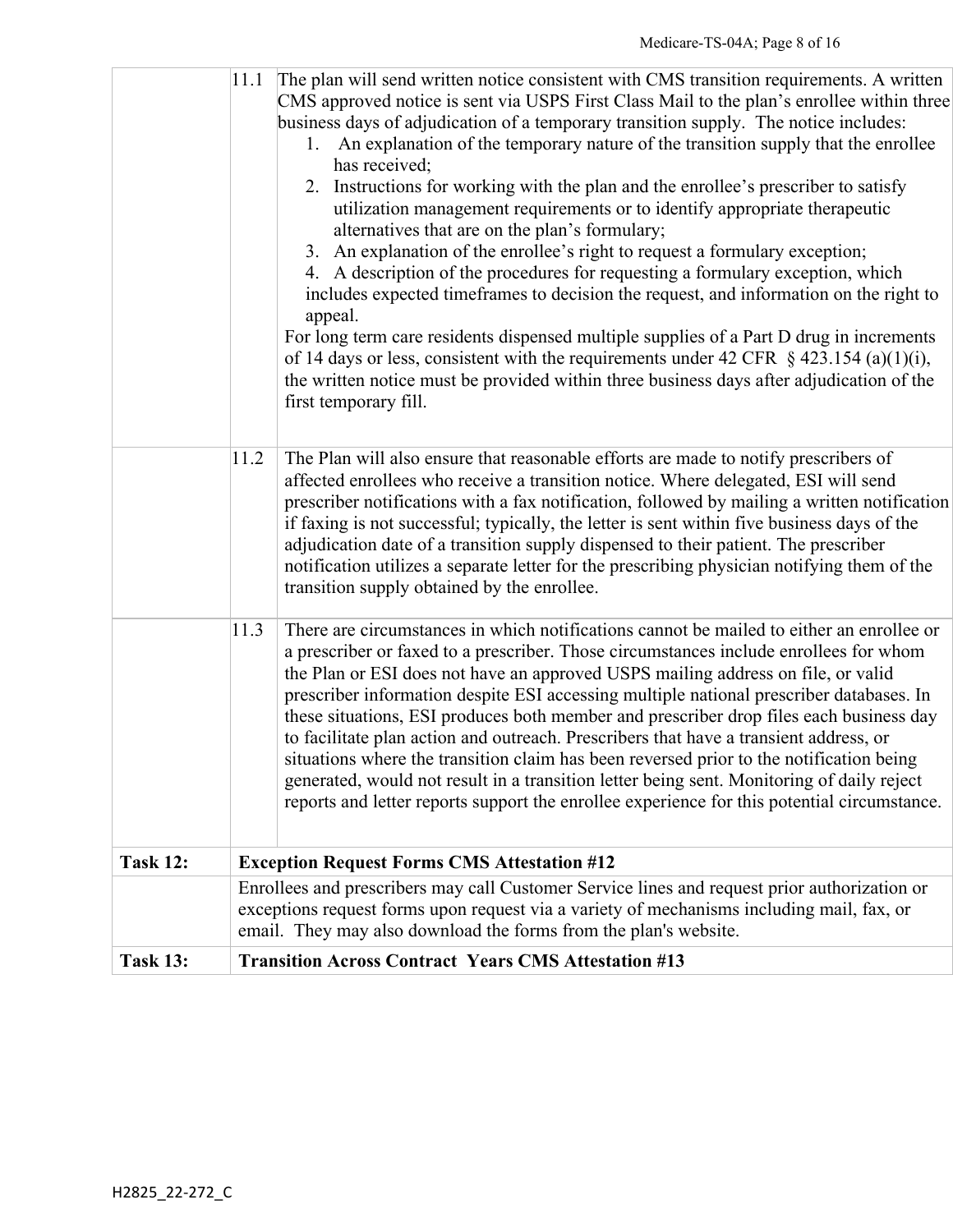|                 | The plan will extend its transition policy across contract years should an enrollee enroll in a<br>plan with an effective enrollment date of November 1 or December 1 and need access to a<br>transition supply. Special handling is in place to ensure appropriate treatment of those enrollees<br>with respect to a transition supply and a window that crosses a contract year. These new<br>enrollees are ensured a minimum 90-day transition window under this across plan year |
|-----------------|--------------------------------------------------------------------------------------------------------------------------------------------------------------------------------------------------------------------------------------------------------------------------------------------------------------------------------------------------------------------------------------------------------------------------------------------------------------------------------------|
|                 | transition process.                                                                                                                                                                                                                                                                                                                                                                                                                                                                  |
| <b>Task 14:</b> | <b>Public Notice of Transition Process CMS Attestation #14</b>                                                                                                                                                                                                                                                                                                                                                                                                                       |
|                 | The plan will make their transition policy available to enrollees via link from Medicare<br>Prescription Drug Plan Finder to the plan's web site and included in pre-and post-enrollment<br>marketing materials as directed by CMS.                                                                                                                                                                                                                                                  |
| <b>Task 15:</b> | <b>Transition Extension CMS Attestation #15</b>                                                                                                                                                                                                                                                                                                                                                                                                                                      |
|                 | The Plan will continue to provide necessary Part D drugs to enrollees via an extension of the<br>transition period, on a case-by-case basis, where delegated, to the extent that the enrollee's<br>exception requests or appeals have not been processed by the end of the minimum transition<br>period and until such time as a transition has been made (either through a switch to an<br>appropriate formulary drug or a decision on an exception request.)                       |
| <b>Task 16:</b> | <b>Current Enrollees CMS Attestation #16</b>                                                                                                                                                                                                                                                                                                                                                                                                                                         |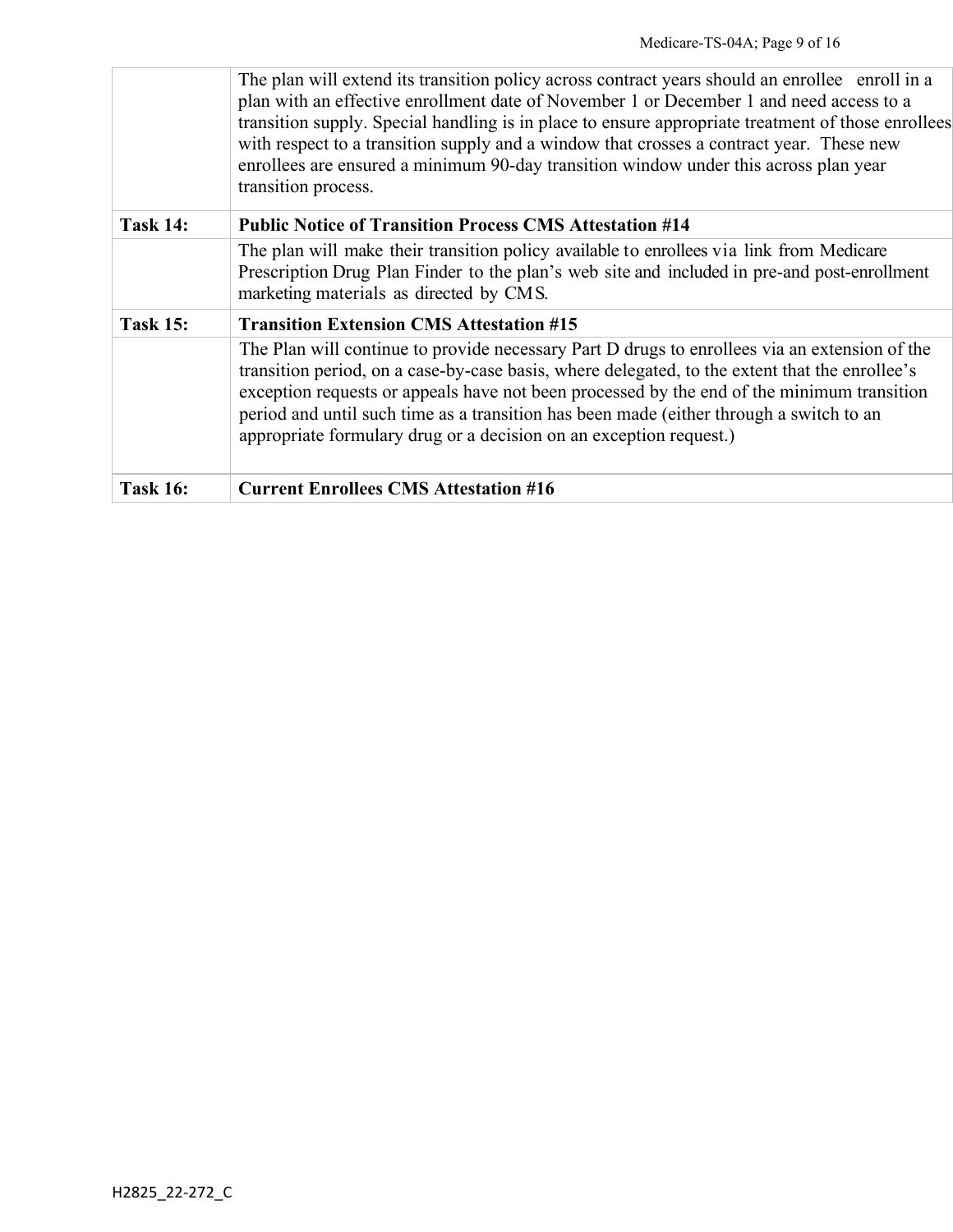For current enrollees whose drugs will be affected by negative formulary changes in the upcoming year, the plan will effectuate a meaningful transition by either:

- 1. Providing a transition process at the start of the new contract year or;
- 2. Effectuating a transition prior to the start of the new contract year.

Systems ensure a current enrollee is provided with a 90-day (when considering nonprotected class drugs) or 108 days (when considering protected class drugs) cross-plan year transition window at the beginning of each contract year. During this time, a current enrollee will be provided with a transition supply of an eligible drug unless the drug was previously filled as a transition supply for the same transition eligible criteria.

In order to determine current enrollee transition eligibility, the plan is set up for the system to look for current enrollee's previous utilization through a look-back window.

The system determines prior utilization by comparing the HICL and Route of Administration (RT) code associated with the drug on the incoming claim to any claim that paid for the enrollee that Express Scripts has history for during the lookback period for the same HICL and RT code.

The system queries current enrollee's previous utilization through a look-back window that begins on the last day of the previous plan year and extends through a period of 120 days. If the enrollee had previous utilization, they are eligible for a transition fill if the medication's coverage status changed across the plan year. If the enrollee is lacking utilization within the look-back window, this will preclude a transition supply from being extended to a current enrollee during their cross-plan year window, as that enrollee is not transition eligible.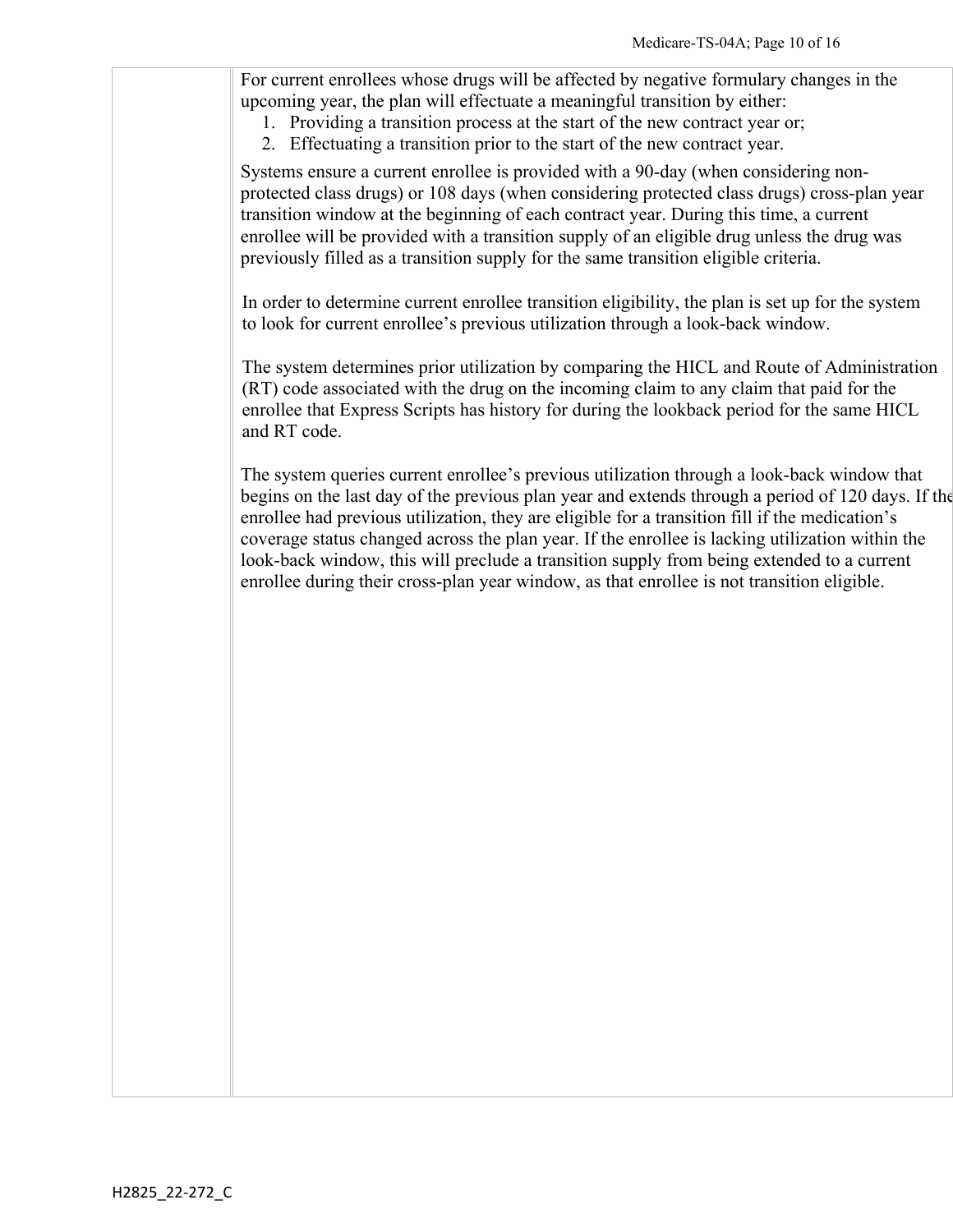| <b>Task 17:</b> | Role of the Pharmacy and Therapeutics Committee                                                                                                                                                                                                                                                                                                                                                                   |                                                                                                                                                                                                                                                                                                                                                                                                                                |  |
|-----------------|-------------------------------------------------------------------------------------------------------------------------------------------------------------------------------------------------------------------------------------------------------------------------------------------------------------------------------------------------------------------------------------------------------------------|--------------------------------------------------------------------------------------------------------------------------------------------------------------------------------------------------------------------------------------------------------------------------------------------------------------------------------------------------------------------------------------------------------------------------------|--|
|                 | The delegated ESI P&T Committee performs the following functions relative to the<br><b>Transition Supply process:</b>                                                                                                                                                                                                                                                                                             |                                                                                                                                                                                                                                                                                                                                                                                                                                |  |
|                 | 17.1                                                                                                                                                                                                                                                                                                                                                                                                              | Reviews and approves Medicare Transition Policy as outlined in this document<br>on an annual basis.                                                                                                                                                                                                                                                                                                                            |  |
|                 | 17.2                                                                                                                                                                                                                                                                                                                                                                                                              | Per CMS guidance, P&T involvement will help ensure that transition decisions<br>appropriately address situations involving enrollees stabilized on drugs that are<br>not on the plan's formulary.                                                                                                                                                                                                                              |  |
|                 | 17.3                                                                                                                                                                                                                                                                                                                                                                                                              | Per CMS guidance, P&T involvement will help ensure that transition decisions<br>appropriately address situations involving enrollees stabilized on drugs that are<br>on the formulary but are subject to Prior Authorization, Step Therapy, and<br>Quantity Limits as part of a plan's utilization management requirements. This<br>is accomplished via P&T review and approval of the appropriate policies and<br>procedures. |  |
| <b>Task 18:</b> |                                                                                                                                                                                                                                                                                                                                                                                                                   | <b>Transition Process Oversight and Monitoring</b>                                                                                                                                                                                                                                                                                                                                                                             |  |
|                 | ESI oversees and monitors the Transition Supply process to ensure that enrollees have<br>access to necessary drugs as required by CMS guidance.<br>ESI reporting is made available to demonstrate to plans the appropriate paid,<br>rejected, and transition-related claims.<br>Oversight reports are provided to plans to monitor required enrollee notifications<br>and prescriber notifications, if delegated. |                                                                                                                                                                                                                                                                                                                                                                                                                                |  |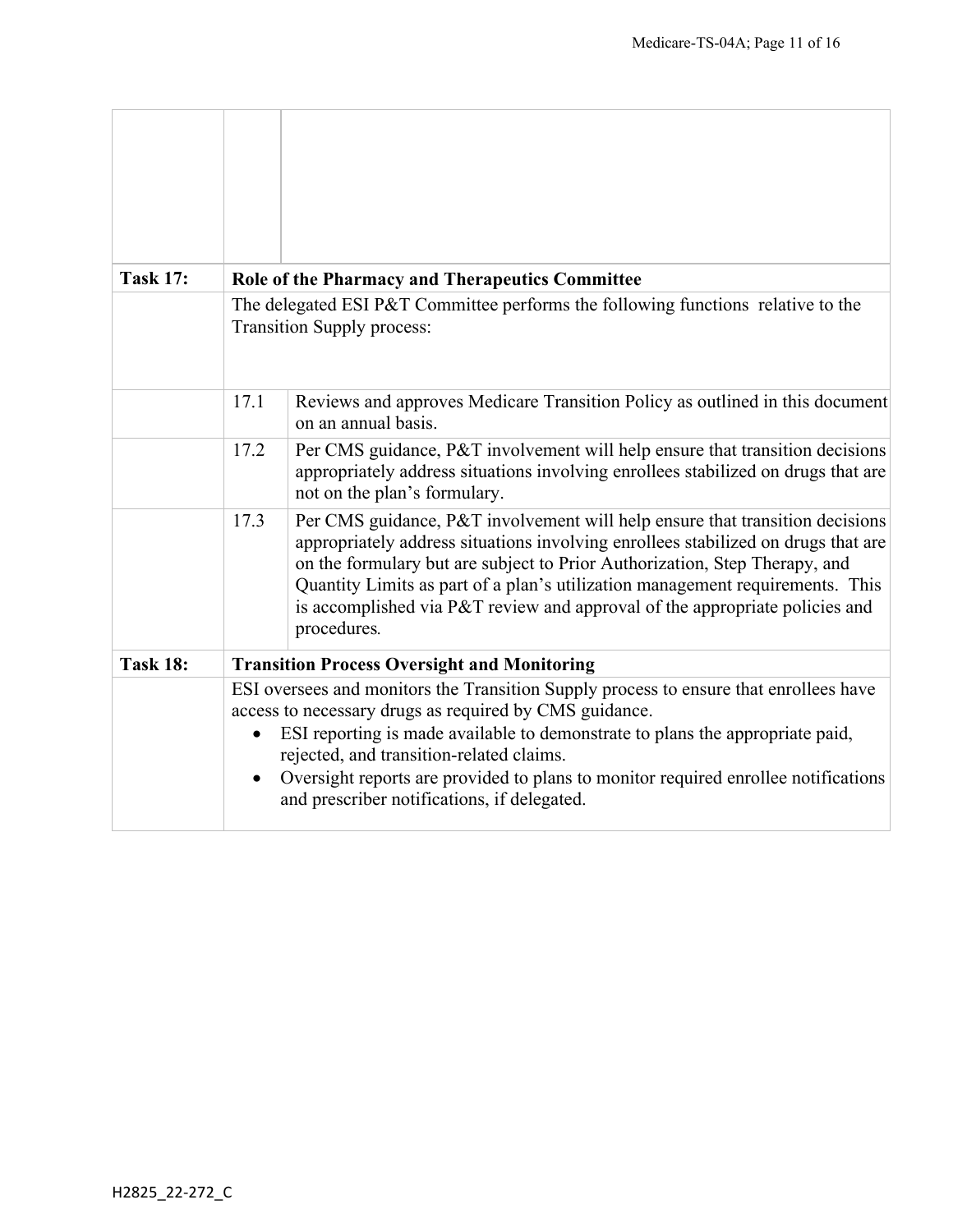#### **Attachment A**

#### **ESI Transition Supply – Plan Implementation Statement**

This document provides the following information:

- 1. A detailed explanation of the ESI system processes in support of transition supply requests within our adjudication system;
- 2. How a network pharmacy is notified when a transition supply of medication is processed at the point of sale; and
- 3. A description of the edits and an explanation of the process network pharmacies must follow to resolve those edits at the point of sale during the adjudication of a transition supply.

The ESI adjudication process that supports transition supply requirements operates as follows:

- 1. A pharmacy receives a prescription request from:
	- New enrollees into its prescription drug plans following the annual coordinated election period;
	- Newly eligible Medicare beneficiaries from other coverage;
	- Enrollees who switch from one Plan to another after the start of a contract year;
	- Current enrollees affected by negative formulary changes across contract years;
	- Enrollees residing in long term care (LTC) facilities;
	- In some cases, enrollees who change treatment settings due to a change in level of care.
	- Enrollees who are undergoing a change in care are eligible for a temporary supply to ensure the continuity of needed medications across care settings. If the enrollee is not in their transition period during their care change, or is in the transition period but has already received their transition supply days supply maximum, the system will reject the claim and appropriate reject codes are returned to the pharmacy. ESI provides additional secondary messaging (IF LEVEL OF CARE) and training to inform the network pharmacy of the appropriate procedure. In the circumstance where an enrollee is changing care setting and may not have access to current prescriptions, the network pharmacy may contact the ESI help desk for an override to dispense a temporary transition fill. Appropriate transition notifications are generated to the enrollee and the prescriber in the required timetable. As these enrollees are vulnerable to disruption in care, ESI also provides daily rejected claims data to the Plans for oversight of these enrollees experiencing a change in their care to assure the transition has been effectuated.
- 2. The pharmacy submits the prescription request and the transition process continues if the drug is identified as non-formulary or, on the formulary but with utilization management edits applied based on the plan's approved formulary submission.
- 3. ESI system verifies enrollment in the plan based on the eligibility set up requirements and file sent by the plan; or the ESI system verifies that the enrollee is within the transition period by reviewing the enrollee's available plan eligibility history.
- 4. ESI system verifies that the drug submitted qualifies for a transition supply based on the reject messaging triggered. The rejects indicate one of the four transition eligible categories:

1.Non-Formulary;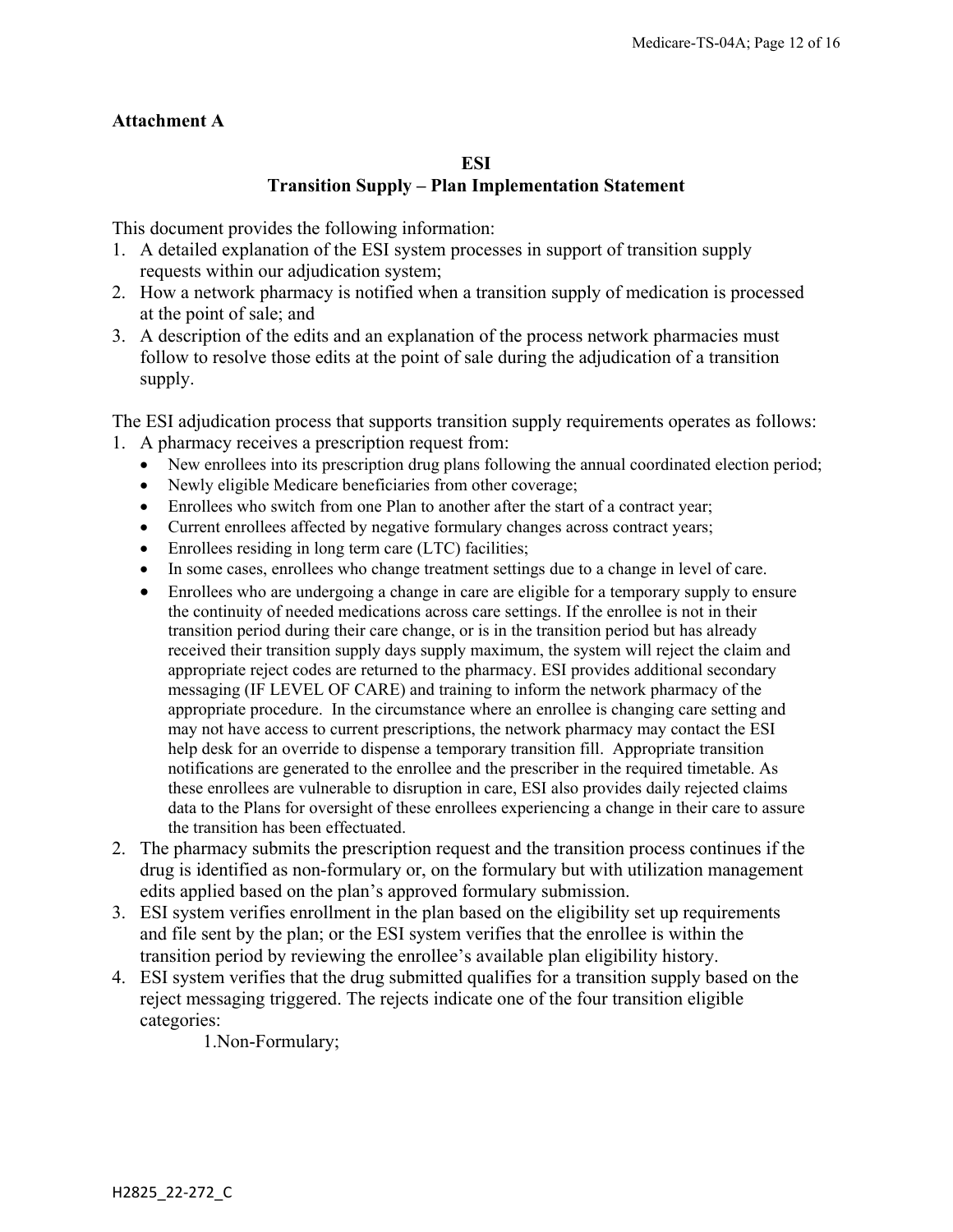2.Prior Authorization Required;

- 3.Step Therapy rules;
- 4.Quantity rules.
- 5. ESI system determines the allowable days supply for a transition fill based on the plan's benefit set up requirements
- 6. ESI system verifies that the enrollee is eligible for a transition supply of the drug based on the date of service on the claim falling within their transition eligibility period.
- 7. ESI system can determine potential LTC emergency fill scenarios. An automated process is in place to automatically pay emergency supply claims. If an LTC enrollee is outside of a transition window and presents a transition-eligible prescription drug request, an emergency transition supply of up to 31 days will be paid.

8. ESI system determines if an current enrollee is eligible for transition across Plan years when a paid claim is found within the look-back period of **120** days for the same drug by *HICL/RT* where the history claim did not pay under transition logic for the same transition eligible criteria.

- 9. Using the submitted days supply from the claim, the ESI system will verify that the claim is within the transition days supply limit or has remaining transition day supply to be dispensed.
	- Reject claim based on 'transition day supply'. Transition claims will be limited to the transition day supply limit established unless it is a prepackaged drug and cannot be dispensed lower than the transition day supply. Refills may be allowed on transition claims up to the point where the transition day supply obligation has been met or exceeded by the last fill.

When greater than the allowable day supply limit, the claim will hard reject and a message will be returned to the pharmacy noting the allowable day supply/quantity for a transition fill. The pharmacy is then notified to resubmit the claim within the limits presented in the message.

- 10. If a previous transition supply of the same drug was already dispensed within the same transition period, ESI system will verify whether a refill is allowable based on the previous days supply already dispensed.
- 11. If a required full transition supply was found to have already been provided to the enrollee while in their transition period, the system will hard reject the claim and return an IF LEVEL OF CARE CHANGE message to the pharmacy with instruction to contact the pharmacy help desk to determine if the enrollee is eligible for a level of care fill.
- 12. ESI system will calculate cost-sharing for the transition supply based on the plans benefit requirements. For plan benefits where all enrollees are low income subsidy eligible, the copay is tiered to Brand or Generic LICs levels or, if specified, the Part D drugs are tiered to \$0 dollar cost sharing in line with the CMS LICs waiver for Plan.
- 13. The process will successfully adjudicate the claim and send a message to the pharmacy with a paid response of either "PAID AS TRANSITION FILL" or "PAID AS EMERGENCY SUPPLY" depending on the type of adjudication which was completed.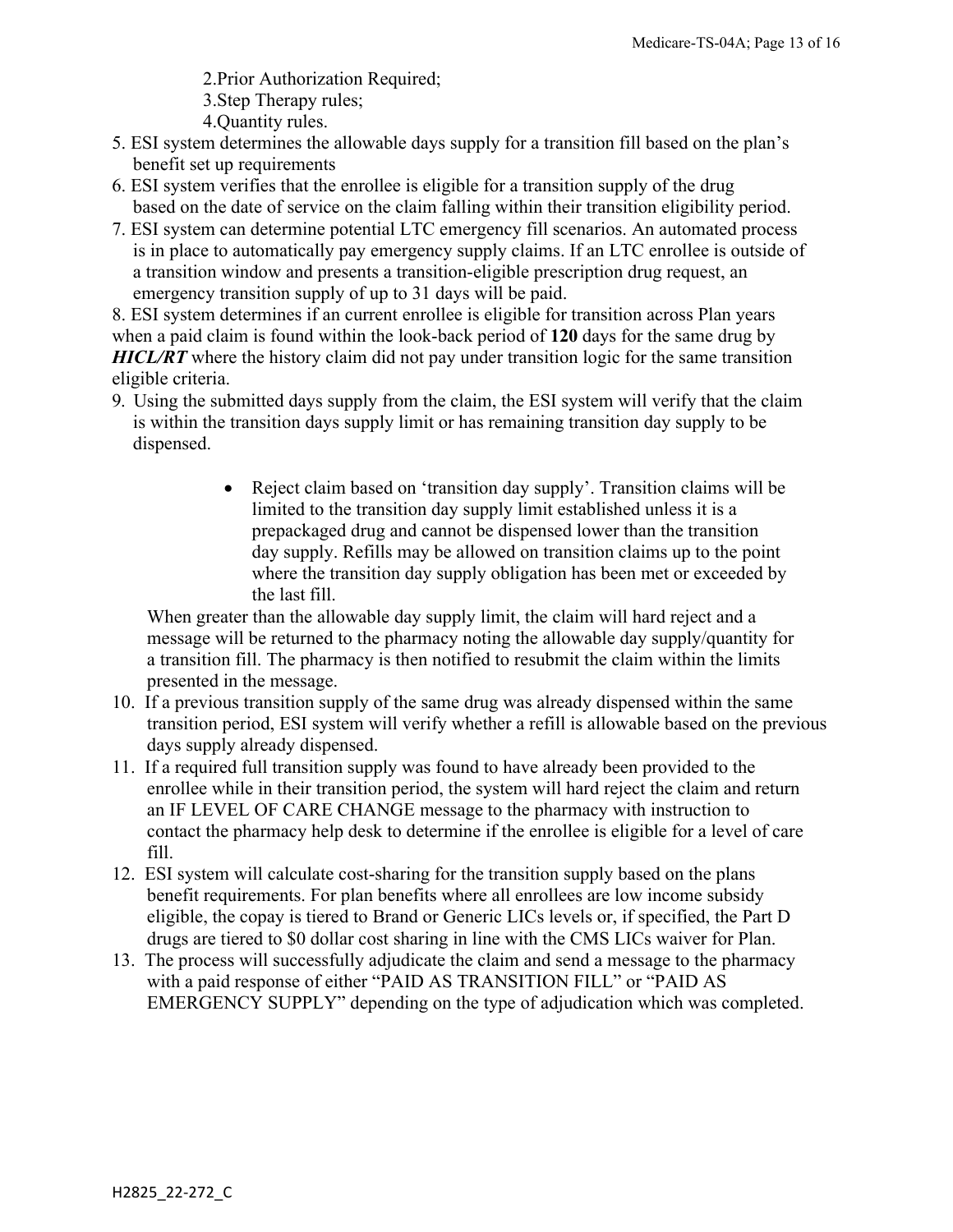- 14. The required enrollee notifications are mailed within 3 business days of adjudication of the first fill of a transition supply. Mail notifications for refills of a transition supply are not generated
- 15. The required prescriber notifications are faxed or mailed within 5 business days after the first fill of a transition supply if we are able to locate valid prescriber contact information in one of the national prescriber databases ESI utilizes.
- 16. ESI's adjudication process described above is configured to automatically pay a claim for an eligible medication when an enrollee is in their transition period, or as a result of the enrollee needing an LTC emergency supply. If an enrollee is changing care setting and may not have access to current prescriptions, the network pharmacy may contact the ESI help desk for an override to dispense a temporary transition supply. ESI provides additional secondary messaging (IF LEVEL OF CARE) and training to inform the network pharmacy of the appropriate procedure to allow a level of care override.
- 17. If an enrollee is in need of an extension to the transition supply they can reach out to their plan in advance or at POS to request an extension. ESI network pharmacies are aware of the potential need for an extension while the enrollees prescriber or plan are resolving the exception or prior authorization needed for their medication. The network pharmacy may call the help desk to get an override for an additional transition supply in this circumstance. This final manual step enables transition eligible non-formulary, quantity, step therapy and PA edits to be resolved at POS.
- 18. Automated reject, paid claims and transition notification reports are posted to the plan client proprietary website location for oversight of the transition process and for discussion with their account teams on any additional care coordination or action to ensure the transition process is effectuated for their enrollees.

#### Other Edits:

As recognized in CMS guidance, certain edits may exist where a hard reject is returned that requires the pharmacy to take action before resubmitting the claim and achieving a paid transaction. When an edit is in place that triggers the hard reject of a transition eligible claim for a transition eligible enrollee, the pharmacy is required to take steps in order to achieve a paid transaction. The steps required by the pharmacy are included in the associated messaging returned at point of sale. Training and documentation on these processes is included in the ESI Network Manual to support timely determinations. In addition to limited safety editing, the hard reject messaging conditions that may be triggered during adjudication of a transition supply eligible claim are:

#### 1. Plan Limitations Exceeded

When this message is returned, the pharmacy is required to modify the submitted quantity to be equal to or less than the amount included in the point of sale message. Upon resubmission with corrected information, the transition supply claim will pay and be marked as a transition supply.

#### 2. If Level of Care Change Call Help Desk

When this message is returned, the pharmacy is required to contact the Pharmacy Help Desk. A process is in place with the Help Desk and includes a series of questions that are posed to the pharmacy. If any of the questions are answered with YES, then a level of care change is confirmed. The Help Desk provides override codes to the pharmacy to place on the claim and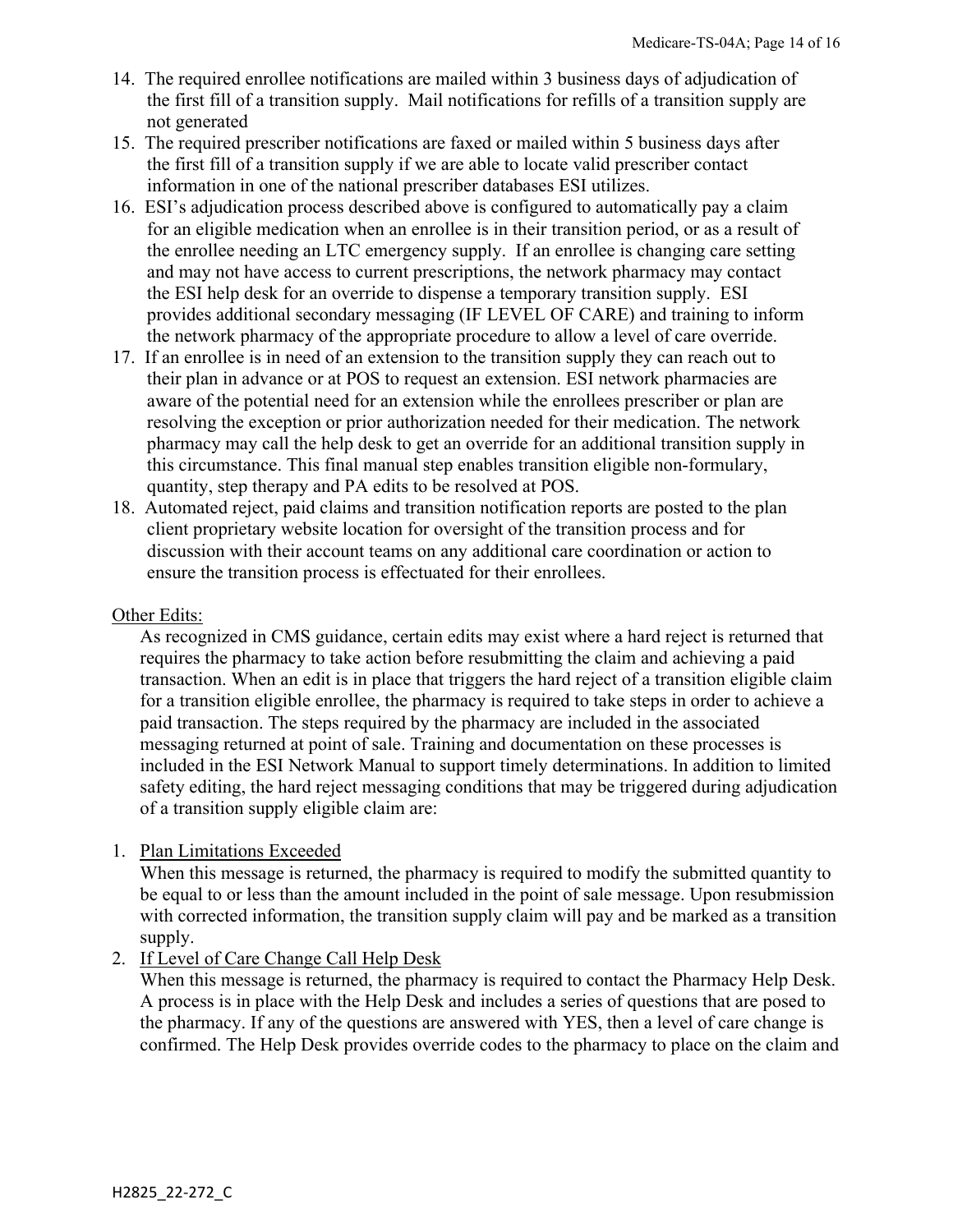the pharmacy is asked to resubmit. Upon resubmission with the override codes the claim will pay and be marked as a transition supply.

#### 3. Refill Too Soon (RTS)

To limit inappropriate or unnecessary access to Part D drugs, an early refill edit will trigger a hard reject for a transition eligible drug during an enrollee's transition period. The Plans RTS logic considers both mail and retail paid claims for the same drug, dispensed in the previous 180 days to calculate an on-hand days' supply. The pharmacy may resubmit a claim with overrides for RTS at point-of-sale but limits the override use **2** for each of the following reasons within 180 days:

- o Therapy change;
- o Lost or spilled medication;
- o Vacation supply.

The Plan's RTS allowance requires that an enrollee has consumed *70%* of their drug on-hand of an ophthalmic agent as well as at least *75%* of any other medication. The consumption requirement for enrollees in an LTC facility is *50%.*

4. Med B/D Determination Required

B/D overlap drugs are excluded from Transition Supply processing by Medicare law as the determination must be made prior to adjudication for appropriate billing. Messaging returned to the pharmacy indicates this need for verification by sending the message: "B/D Determination Required". Training and documentation on these processes is included in the ESI Network Manual to support timely determinations.

5. Part A versus Part D Determination Required

 For beneficiaries who have elected the Medicare hospice benefit, drugs in the four hospice categories are excluded from the transition process, as payer determination must be made prior to adjudication for appropriate billing. Messaging returned to the pharmacy indicates this need for verification by sending the message: "Prior Authorization is Required; This product may be covered under Hospice – Medicare Part A". Additional secondary messaging includes: "Member Enrolled in Hospice; Hospice provider – request prior authorization. Call for review if not Hospice/Unrelated."

### 6. Med D/non D Determination Required

D/non-D drugs are excluded from Transition Supply processing by Medicare law as the determination must be made prior to adjudication for appropriate billing. Messaging returned to the pharmacy indicates this need for verification by sending the message "Med D/Non-D Determination Req".

7. Short Cycle Fill (SCF)

To comply with CMS guidance related to the LTC pharmacy requirement to dispense certain Part D drugs in small increments, various edits exist that may trigger a hard reject for an enrollee during a transition period. All SCF related hard rejects occur prior to transition supply processing and are required to be cleared by the LTC pharmacy before the claim will automatically pay as a transition supply. Once the SCF edits are cleared and a paid transition supply claim is adjudicated, the pharmacy receives one of the two paid claim messages of